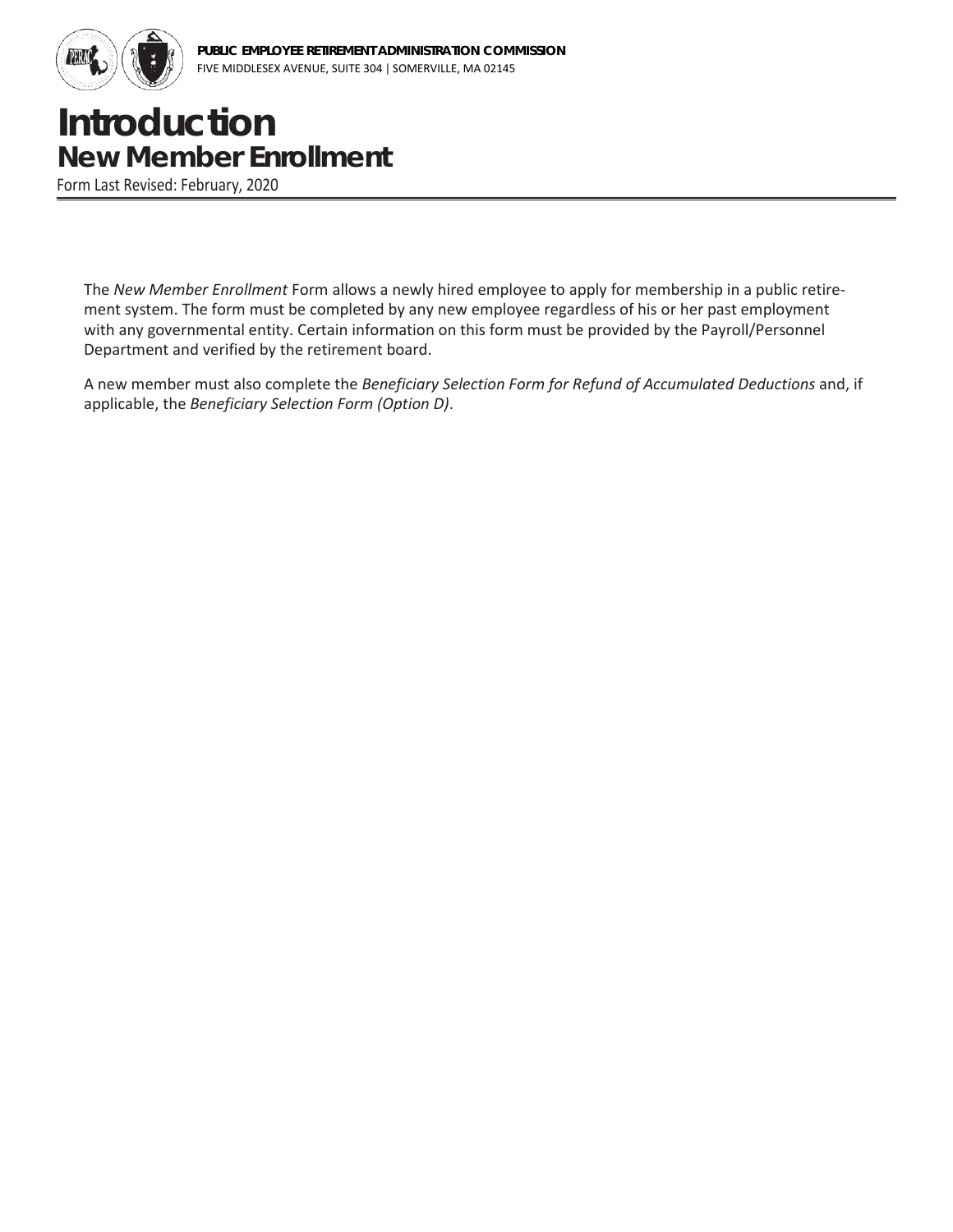Form Last Revised:February, 2020 **2**

| Retirement Board: Please enter your retirement board information here. |                                                           |                        |                     |  |  |  |
|------------------------------------------------------------------------|-----------------------------------------------------------|------------------------|---------------------|--|--|--|
|                                                                        | Name of Retirement Board: Essex Regional Retirement Board |                        |                     |  |  |  |
|                                                                        | Address: 491 Maple Street, Building 200                   |                        |                     |  |  |  |
| City/Town: Danvers                                                     |                                                           | <b>Zip Code: 01923</b> |                     |  |  |  |
|                                                                        | Telephone: (978) 739-9151                                 |                        | Fax: (978) 750-0745 |  |  |  |

| <b>Employee Information</b>                |                        |               |                |                     |                |           |  |
|--------------------------------------------|------------------------|---------------|----------------|---------------------|----------------|-----------|--|
| <b>Employee Last</b><br>Name:              | First Name:.           |               |                | M.I.:               |                |           |  |
| <b>Social Security #</b><br>(Entire #):    | Phone #:               |               |                | Sex:                |                |           |  |
| <b>Street Address:</b>                     |                        |               |                |                     |                |           |  |
| City/Town:                                 | State:                 |               |                | <b>Zip</b><br>Code: |                |           |  |
| <b>Birth/Former</b><br>Name (if different) |                        |               | E ail:         |                     |                |           |  |
| Date of Birth*:                            | <b>Marital Status:</b> | <b>Single</b> | <b>Married</b> |                     | <b>Widowed</b> | Divorced* |  |
| <b>Spouse's Name:</b>                      | <b>Spouse's DOB:</b>   |               |                |                     | # of Children: |           |  |

Your Retirement Board will request a copy of birth records, military discharge papers and other pertinent data. **\*If Divorced and you have a Qualified Domestic Relations Order (QDRO), please attach a copy.**

## **Current/Prior Retirement System Membership**

**List prior or current public retirementsystem membership:**

| Are you retired from any other Massachusetts public retirement system?      | <b>YES</b> | NO. |
|-----------------------------------------------------------------------------|------------|-----|
| Were you ever a member of any other Massachusetts public retirement system? | <b>YES</b> | NO. |

## **List prior or current public retirementsystem membership:**

|                                                                                                       |       | <b>DATES OF MEMBERSHIP</b> | <b>ARE YOUR FUNDS</b>    |           |
|-------------------------------------------------------------------------------------------------------|-------|----------------------------|--------------------------|-----------|
| <b>SYSTEM</b>                                                                                         | From: | To:                        | <b>STILL ON DEPOSIT?</b> |           |
|                                                                                                       |       |                            | <b>YES</b>               | <b>NO</b> |
|                                                                                                       |       |                            | <b>YES</b>               | <b>NO</b> |
|                                                                                                       |       |                            | <b>YES</b>               | <b>NO</b> |
| If you wish to purchase past creditable service, please ask your Retirement Board about your options. |       |                            |                          |           |
| Did you ever work for or do you currently work for the Commonwealth or one of its                     |       |                            | <b>YES</b>               | ΝO        |

Did you ever work for or do you currently work for the Commonwealth or one of its **LATES** political subdivisions for which you were not/are not a contributing member of a a retirement system?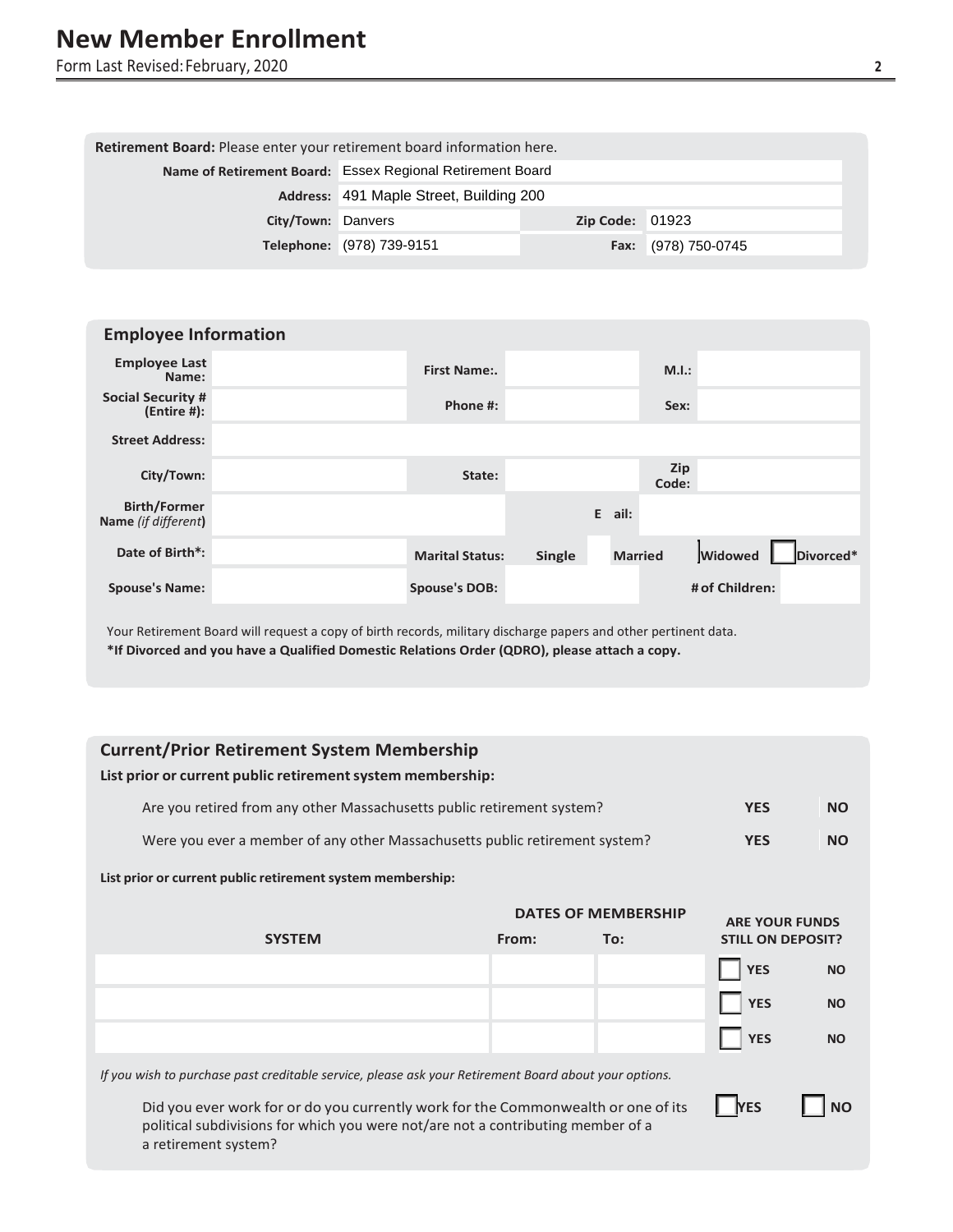| MemberLastName:                                                                                                                                                    | <b>First Name:</b> |       | SSN: | ***_**_                    |
|--------------------------------------------------------------------------------------------------------------------------------------------------------------------|--------------------|-------|------|----------------------------|
|                                                                                                                                                                    |                    |       |      |                            |
| <b>Other Public Employment in Massachusetts</b><br>List prior or current public employment in Massachusetts or one of its political subdivisions (Non-membership): |                    |       |      |                            |
|                                                                                                                                                                    |                    |       |      | <b>DATES OF EMPLOYMENT</b> |
| <b>EMPLOYER</b>                                                                                                                                                    |                    | From: |      | To:                        |
|                                                                                                                                                                    |                    |       |      |                            |
|                                                                                                                                                                    |                    |       |      |                            |
|                                                                                                                                                                    |                    |       |      |                            |
|                                                                                                                                                                    |                    |       |      |                            |
|                                                                                                                                                                    |                    |       |      |                            |
|                                                                                                                                                                    |                    |       |      |                            |
|                                                                                                                                                                    |                    |       |      |                            |

| <b>Veteran Status</b>                                                                                                                              | <b>DATES OF ACTIVE SERVICE</b> |     |  |
|----------------------------------------------------------------------------------------------------------------------------------------------------|--------------------------------|-----|--|
| $\Box$ YES<br>N <sub>O</sub><br>Are you a veteran?                                                                                                 | From:                          | To: |  |
| If YES, please enter dates of service and attach a copy of your<br>military discharge papers, Forms DD-214, DD-215, DD-256,<br>NGB 22, or NGB 22A. |                                |     |  |

I hereby authorize the Treasurer to withhold the proper percentage of my regular compensation due on each pay period and to deposit such deductions to my credit in the annuity savings fund. I understand the full amount of such deductions, with regular interest as provided by law, will be returned to me upon my written request if I terminate my service, unless I plan to accept a position which would entitle me to become a member of any other contributory retirement system in the Commonwealth or other conditions apply. In the event that I die before retiring, my named beneficiary or beneficiaries may receive survivor benefits **OR** a refund of my accumulated total deductions as allowed by law.

I sign this application under the penalties of perjury. I affirm that the information presented in this application is correct, complete and accurately presented. I understand that giving false or incomplete information may subject me to the loss of my benefits as well as civil and criminal penalties.

| <b>Applicant's Signature:</b> |       |  |
|-------------------------------|-------|--|
| <b>Print Employee's Name:</b> |       |  |
| <b>Employee's Signature:</b>  | Date: |  |
|                               |       |  |